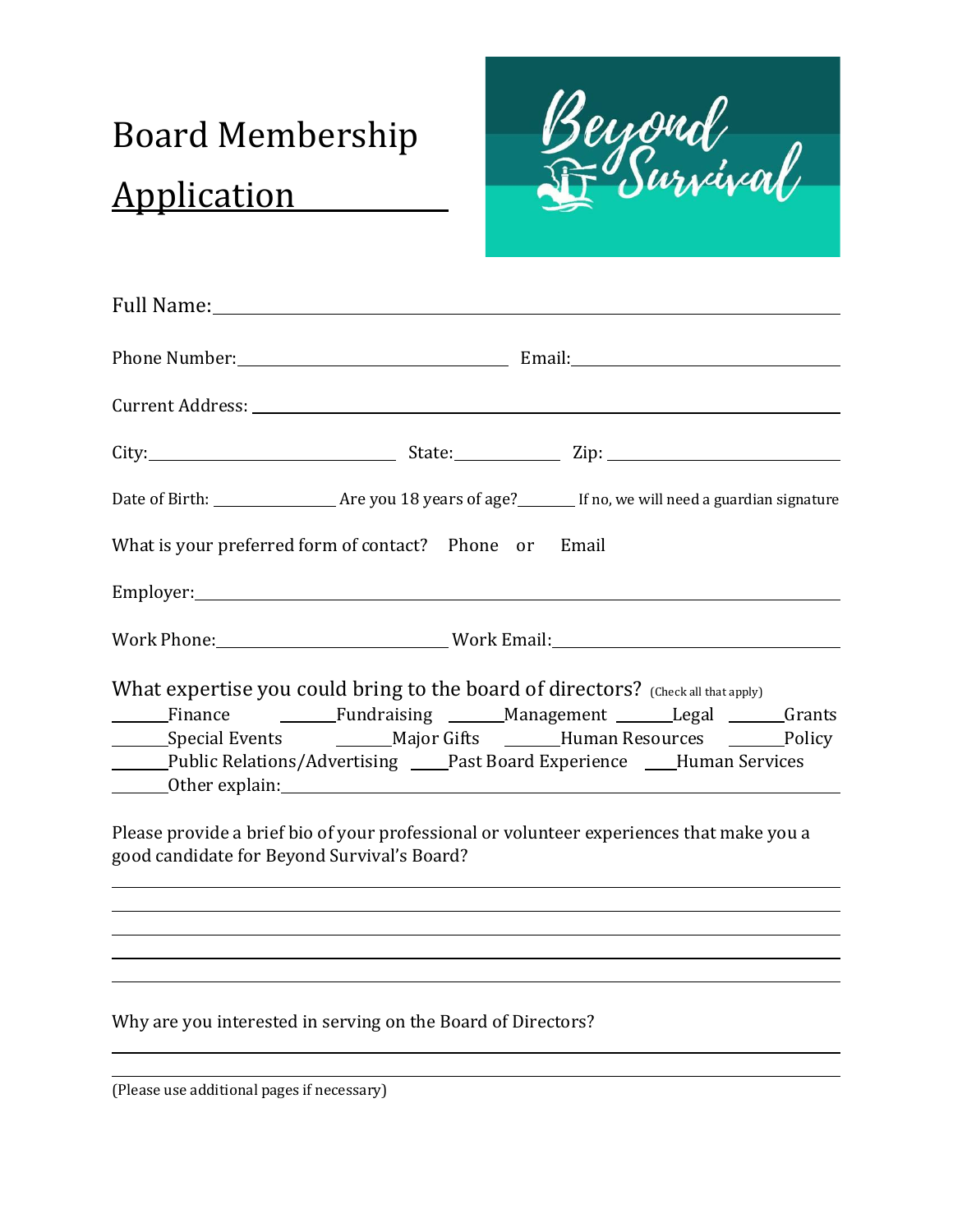## Beyond Survival's Mission, Vision, and Values

Beyond Survival's mission is to provide support, educate, and empower all people impacted by sexual abuse and assault.

Beyond Survival is a community sexual assault program. We strive to create a community that supports open conversations concerning sexual abuse/assault and to dispel the myths and stigmas associated by their impacts. We want to create a better understanding of the dynamics of power and control while upholding accountability through prevention and awareness.

Beyond Survival supports the rights of people to have access to free, quality information, advocacy, crisis intervention, treatment, education, and prevention services. Our programs serve survivors, the general public, and friends and family of folks impacted by sexual assault/abuse. We believe that all survivors of sexual assault should be treated with dignity and respect by service providers and other in the legal, medical, and social services system. We believe children have an absolute right to safety, non-violence, protection by adults, and access to developmentally appropriate intervention and treatment services. We support the right of all survivors to make informed choices about reporting, prosecution, pregnancy, future safety, and other issues raised by their individual experiences.



#### **Beyond Survivals Values Include**

It is our priority to uphold these four values in all aspects of our professional practice which includes but is not limited to Advocacy, Supervision, Community Partnerships, Financial Management, and Board Oversight.